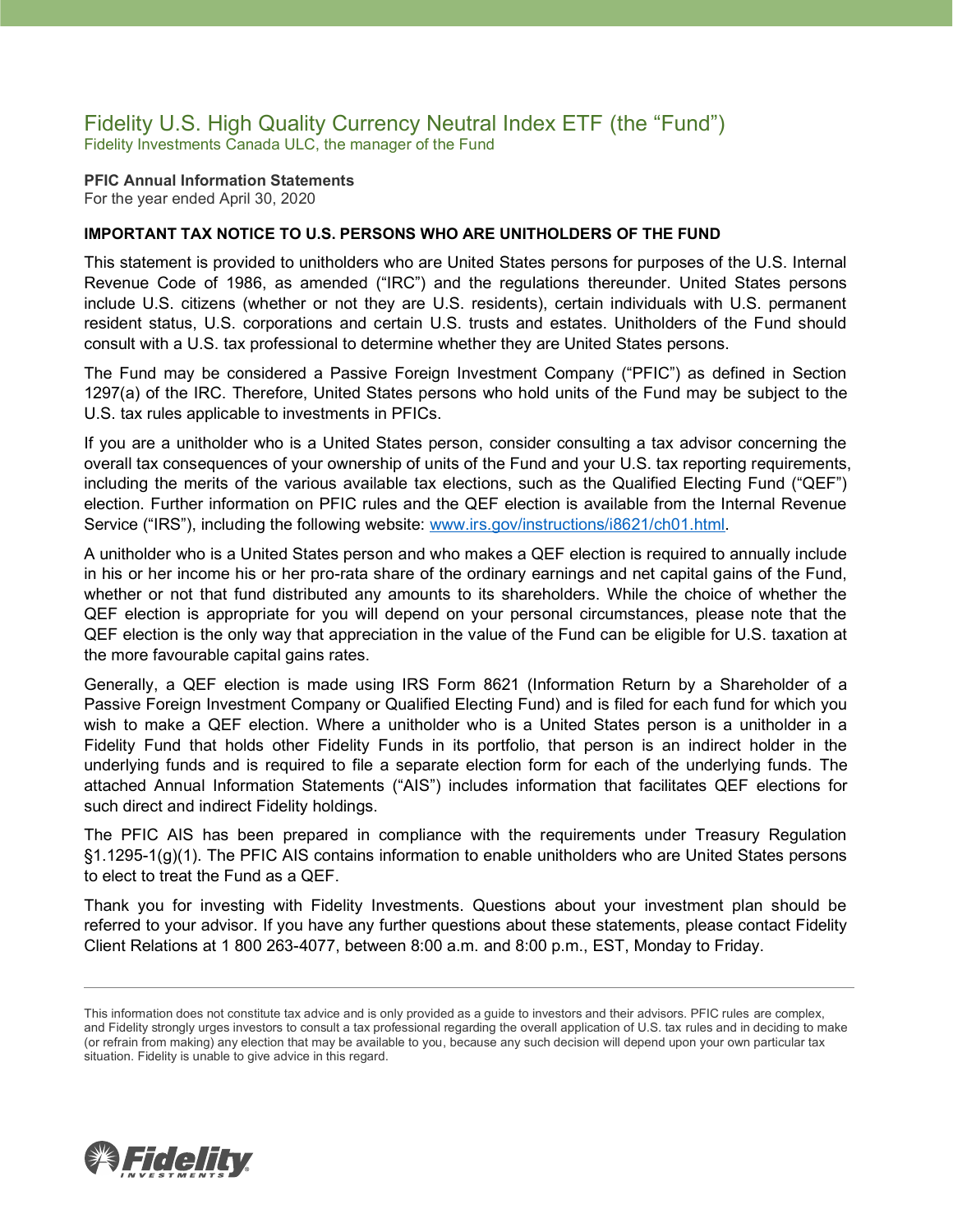# Fidelity U.S. High Quality Currency Neutral Index ETF

### **PFIC Annual Information Statements (US\$)**

For the Fund's PFIC taxation year ended April 30, 2020

- 1. This Information Statement applies to the PFIC taxation year of Fidelity U.S. High Quality Currency Neutral Index ETF (the "Fund") commencing on May 1, 2019 and ending on April 30, 2020.
- 2. The per-unit, per-day amounts of ordinary earnings and net capital gains of the Fund and its lower-tier Fund(s) as applicable, for the period specified in paragraph (1) are provided in the table:

| <b>FIDELITY FUND HELD DIRECTLY</b>                         |                                       | <b>ORDINARY</b><br><b>EARNINGS \$</b> | <b>NET CAPITAL</b><br><b>GAIN \$</b>             |                                              |
|------------------------------------------------------------|---------------------------------------|---------------------------------------|--------------------------------------------------|----------------------------------------------|
| Fidelity U.S. High Quality Currency Neutral Index ETF      |                                       | 0.00662138                            | 0.00000000                                       |                                              |
| <b>FIDELITY LOWER-TIER FUNDS HELD</b><br><b>INDIRECTLY</b> | <b>ORDINARY</b><br><b>EARNINGS \$</b> | <b>NET CAPITAL</b><br><b>GAIN \$</b>  | <b>FUND'S U.S. TAX</b><br><b>YEAR COMMENCING</b> | <b>FUND'S U.S. TAX</b><br><b>YEAR ENDING</b> |
| Fidelity U.S. High Quality Index<br>ETF                    | 0.00707348                            | 0.00001712                            | May 1, 2019                                      | April 30, 2020                               |
| Fidelity U.S. Money Market<br><b>Investment Trust</b>      | 0.00000153                            | 0.00000000                            | May 1, 2019                                      | April 30, 2020                               |

To determine your pro-rata share of the amounts of ordinary earnings and net capital gains of the Fund and each of its lower-tier Fund(s) held directly and indirectly, as applicable, multiply the per-unit per-day amounts indicated above by the number of units of the Fund held and the number of days you held the units during the Fund's PFIC taxation year.

Here is an example to illustrate the calculation using the per-unit, per-day factors.

You own 100 units of Fund A from the period May 1, 2019 through October 31, 2019. You purchased an additional 100 units of Fund A on November 1, 2019. You did not sell any units of the Fund at any time during the year. Fund A has a PFIC taxation year end of April 30, 2020.

The Fund's ordinary earnings were \$0.001 per unit, per day.

Result: Your ordinary earnings for 2020 of the directly held Fund are (\$0.001 \* 183 days \* 100) + (\$0.001 \*181 days $*$  200) = \$54.50

Use the same calculation method in the example above to determine your pro-rata share of the amounts of ordinary earnings and capital gains for any applicable lower-tier Fund(s).